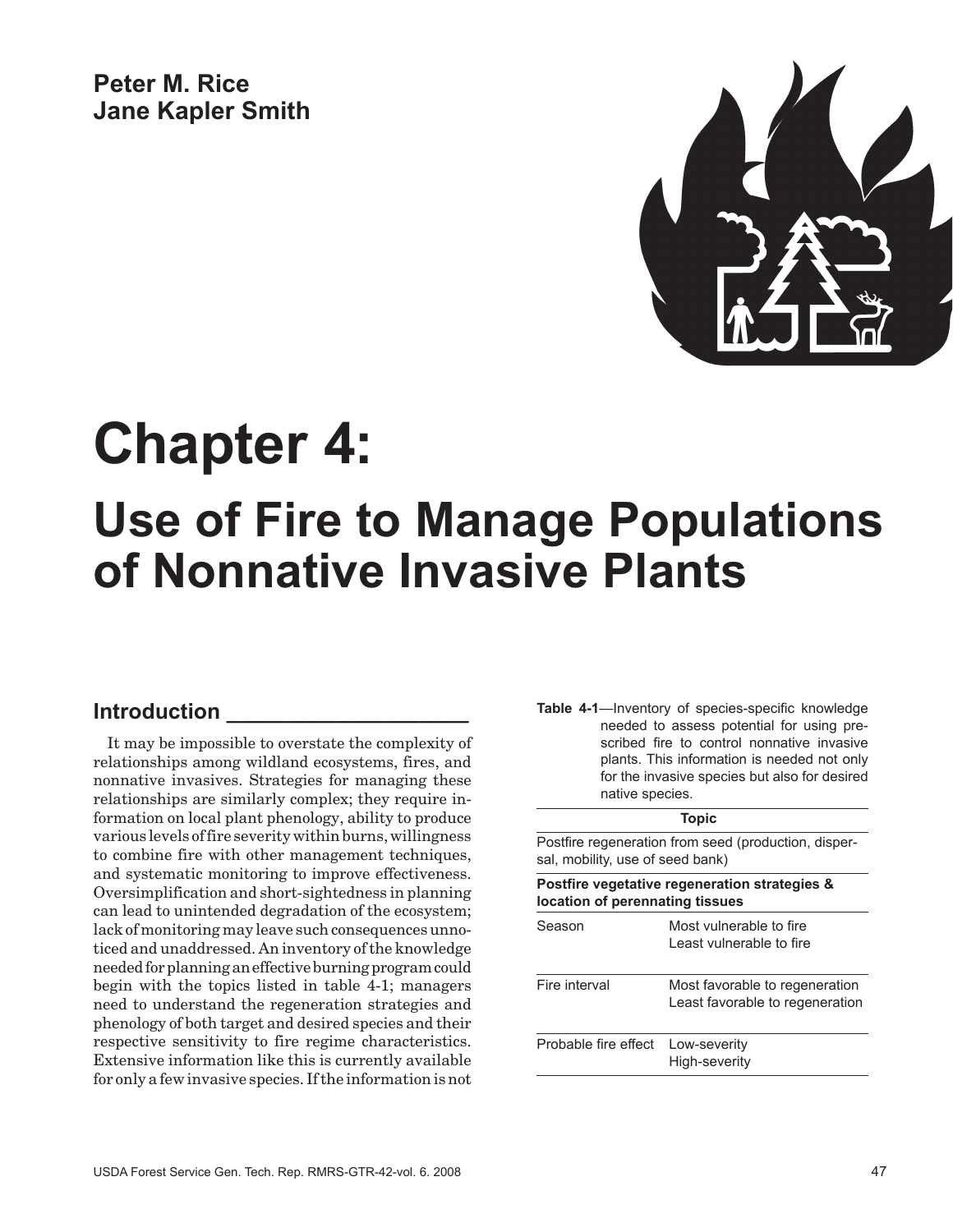available to managers, they must monitor treatment sites carefully and learn from experience.

To assess the potential for managing nonnative invasive species with prescribed fire, managers must integrate knowledge about individual species. This includes understanding the condition of the plant community to be treated and altering conditions on the site that favor nonnatives (Brooks 2006; Keeley 2006b). If disturbance favors the invasive more than desired natives, fire alone is probably inappropriate (Keeley 2006b). If desired species are unable to establish dominance soon after a treatment, the target species or another undesired species is likely to take over (Goodwin and others 2002). Finally, ecological considerations must be integrated with practical aspects of fire management:

- What fire season(s), severities, and intervals seem most desirable for meeting treatment objectives?
- What fuels, weather conditions, and firing techniques are needed to produce the needed fire behavior?
- During what seasons, and how long after previous fire, are these conditions present?
- • What other treatments might enhance the benefits of fire? Can fire be used to enhance the benefits or reduce the negative impacts of other treatments?

Treatments that prove successful in one place may not succeed in another (McPherson 2001). Garlic mustard (*Alliaria petiolata*), a nonnative biennial herb, provides an example of a species with fire responses that vary with fire regime characteristics and with the plant community being treated. In an Illinois oak (*Quercus* spp.) forest, spring fires with flame lengths up to 6 inches (15 cm) and fairly uniform burning reduced the density of both seedlings and mature garlic mustard plants (Nuzzo 1991); lower-intensity, less uniform fires had no appreciable effect. In another study of an oak forest in Illinois, a series of three annual dormant-season fires (flame heights up to 4 feet (1.2 m)) maintained garlic mustard at low percent cover, whereas it increased substantially without fire. Increased native species cover and richness accompanied decreases in garlic mustard (Nuzzo and others 1996). Conversely, in hardwood forests of Kentucky dominated by sugar maple (*Acer saccharum*) and white ash (*Fraxinus americana*), repeated prescribed fires had no appreciable effect on garlic mustard abundance or richness of native species (Luken and Shea 2000). Perhaps the only generalization that can be applied to management of invasive species with fire is that results of any treatment should be monitored and evaluated so management programs can be improved with time and experience (chapter 15).

Scientific literature on control of nonnative invasives with prescribed fire is limited. A recent comprehensive literature search and case history review found only 235 references on this topic (Rice 2005, review). Many of these were proceedings, abstracts, or managers' reports without supporting data. Relatively few publications report studies with replicated treatments and controls that meet the standards of peer reviewed journals. Details on fuel loads and fire behavior are generally lacking. But the biggest challenge to applying research on burning to control invasives is the variability of plant invasions themselves—the apparently limitless potential interactions of target invasives, desirable competitors, fuel properties, fire behavior, climate, and other ecosystem properties.

Despite the limitations of the knowledge available, a survey of studies conducted in North America provides insights about the use of fire for controlling nonnative invasive species. There are many ways to examine this subject. In the first section below, we discuss the effects of fire alone for managing invasives. Second, we look at fire combined with other management tools. In the third section, we examine the potential for manipulating three aspects of the fire regime—fire severity, uniformity, and frequency—to control undesired species and move the ecosystem toward a desired condition. Finally, in the last section we take a brief look at political and logistical aspects of managing nonnative species with prescribed fire. While this chapter looks at several facets of use of prescribed fire for controlling nonnative invasive species, it does not attempt to describe management of individual species in depth; for that information, see discussions of individual species in the bioregional chapters (chapters 5 through 11) and other sources, especially the Fire Effects Information System (FEIS, www.fs.fed.us/database/feis) and The Nature Conservancy's Element Stewardship Abstracts (tncweeds.ucdavis.edu/esadocs.html).

# **Use of Fire Alone to Control Nonnative Invasive Plants \_\_\_\_\_\_\_\_**

To achieve long-term control of a nonnative invasive population with fire, managers must consider the species' regeneration strategies (by seed and vegetative means), phenology, and site requirements (reviews by Brooks 2006; DiTomaso 2006a; Rice 2005). To favor native or other desired species, the same considerations apply (table 4-1).

### **Prevention of Reproduction by Seed**

**Preventing Flowering or Seed Set**—Prescribed fire can be used to prevent seed production in nonnative invasive species by killing aboveground tissues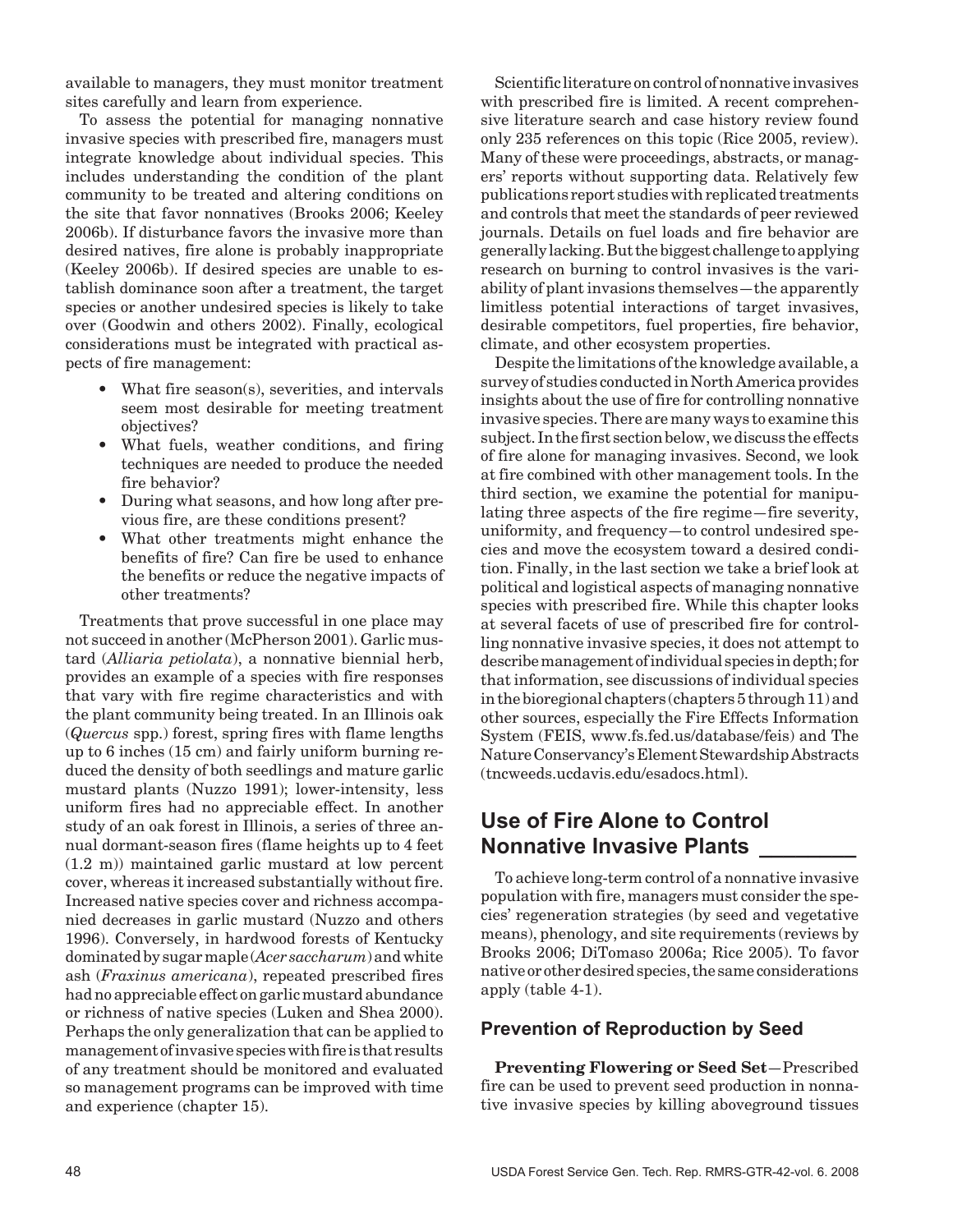prior to flowering or seed maturation. The fire must be severe enough to damage target plants, so success may depend on quantity and quality of fuel on the site (see "Prescribed Fire Severity and Uniformity in Relation to Fuel Beds" page 57). Two examples highlight the importance of evaluating effectiveness over the long term and the difficulty of using fire to both reduce the target species and enhance native species.

Multiyear burning in California grasslands provided only temporary control of yellow starthistle (*Centaurea solstitialis*), a nonnative invasive annual forb. Yellow starthistle was associated with a variety of nonnative annual grasses and also native species, including purple needlegrass (*Nassella pulchra*), blue wildrye (*Elymus glaucus*), and beardless wildrye (*Leymus triticoides*). Conducting prescribed burns during late floral bud stage or early flowering stage of yellow starthistle prevented seed production while allowing for seed dispersal by associated vegetation (Hastings and DiTomaso 1996). Reduction in yellow starthistle vegetative cover following 3 consecutive years of burning corresponded to a 99 percent depletion of yellow starthistle seeds in the soil seed bank. During the same period, species richness and native forb cover increased on burned sites compared to unburned controls (Hastings and DiTomaso 1996; Kyser and DiTomaso 2002). Four years after cessation of annual burning on these sites, however, yellow starthistle cover and seed bank density had increased to near pretreatment levels, and native forbs, total plant cover, and diversity had declined (Kyser and DiTomaso 2002).

Use of prescribed fire to control biennial species is complex, but some success was achieved at a 45-year-old restored tallgrass prairie site in Minnesota. Prescribed burning of second-year biennial sweetclover (*Melilotus* spp.) prevented seed formation and reduced sweetclover frequency. However, the optimal burning schedule for reducing sweetclover (a sequence of early spring burning one year, followed by a May burn the next year) reduced native forb frequencies. Dormant season burns were least successful at controlling sweetclover but increased native forb frequencies (Kline 1983).

**Destroying Seeds in Inflorescences**—Burning the seeds of nonnative invasive annual grasses before they disperse is a goal of many restoration programs (for example see Allen 1995; Kan and Pollack 2000; Menke 1992). Important considerations for success include burning when seeds are most vulnerable to heat and before they are dispersed to the soil surface, and producing fires severe enough to kill the seed.

Seeds of many species are most vulnerable to heat damage before they are fully cured (DiTomaso and others 2001; Furbush 1953; McKell and others 1962). Backfiring has been recommended (McKell and others 1962; Murphy and Turner 1959) to maximize fuel consumption and thus heat produced, and to increase the duration of heating. McKell and others (1962) burned California grasslands dominated by medusahead (*Taeniatherum caput-medusae*), a nonnative annual grass, at different times as the seed developed and dispersed. Stands burned with a slow-moving backfire while medusahead seed was in the soft dough stage (highest moisture content) had the lowest density of mature medusahead the next growing season. Similarly, early June burning of medusahead infestations in northern California rangelands when desirable annual grasses had cured but medusahead seed was still in the milk to early dough stage "effectively removed" medusahead and increased desirable forage for at least 3 years (Furbush 1953). DiTomaso and others (2001) completely burned a barbed goatgrass (*Aegilops triuncialis*) infestation in California in 2 consecutive years when goatgrass seed was still in the soft dough stage. The barbed goatgrass seedling density in this pasture was reduced to 16 percent of the control in the year after the first burn and to zero the year after a second burn. Density reduction was less in a second pasture, which did not have enough fuel for a complete burn in the second year.

In fires carried by fine grasses and forbs, fire temperatures may be higher in the fine fuel canopy than at the soil surface (Brooks 2002; DiTomaso and others 1999). Under these conditions, seeds retained in inflorescences are likely to be more susceptible to fire than seeds on or in the soil. Brooks (2002) reports this phenomenon for red brome (*Bromus rubens*), a nonnative annual grass invading many sites in the Mojave Desert; Kan and Pollak (2000) report the same phenomenon for medusahead. However, a grassland fire may consume most of the standing dead biomass and still not produce enough heat to kill seeds in intact seedheads. For example, Sharp and others (1957) measured 87 percent germination of medusahead seeds collected after a prescribed fire that burned the culms nearly to the head but did not scorch the heads. Kan and Pollak (2000) comment that August burns (after seed dispersal) may actually increase medusahead abundance.

Laboratory studies confirm that extending the magnitude and duration of heating can greatly increase seed mortality for some nonnative species—for example, jointed goatgrass (*Aegilops cylindrica*) (Willis and others 1988; Young and others 1990) and spotted knapweed (*Centaurea biebersteinii*) (Abella and Mac-Donald 2000). Duration of heating in prescribed burns can be manipulated by planning the burn for a time when fuels are abundant, scheduling for the time of day with the highest temperatures, and manipulating ignition patterns. Deferring grazing increases fine fuels and can thus increase heat release (George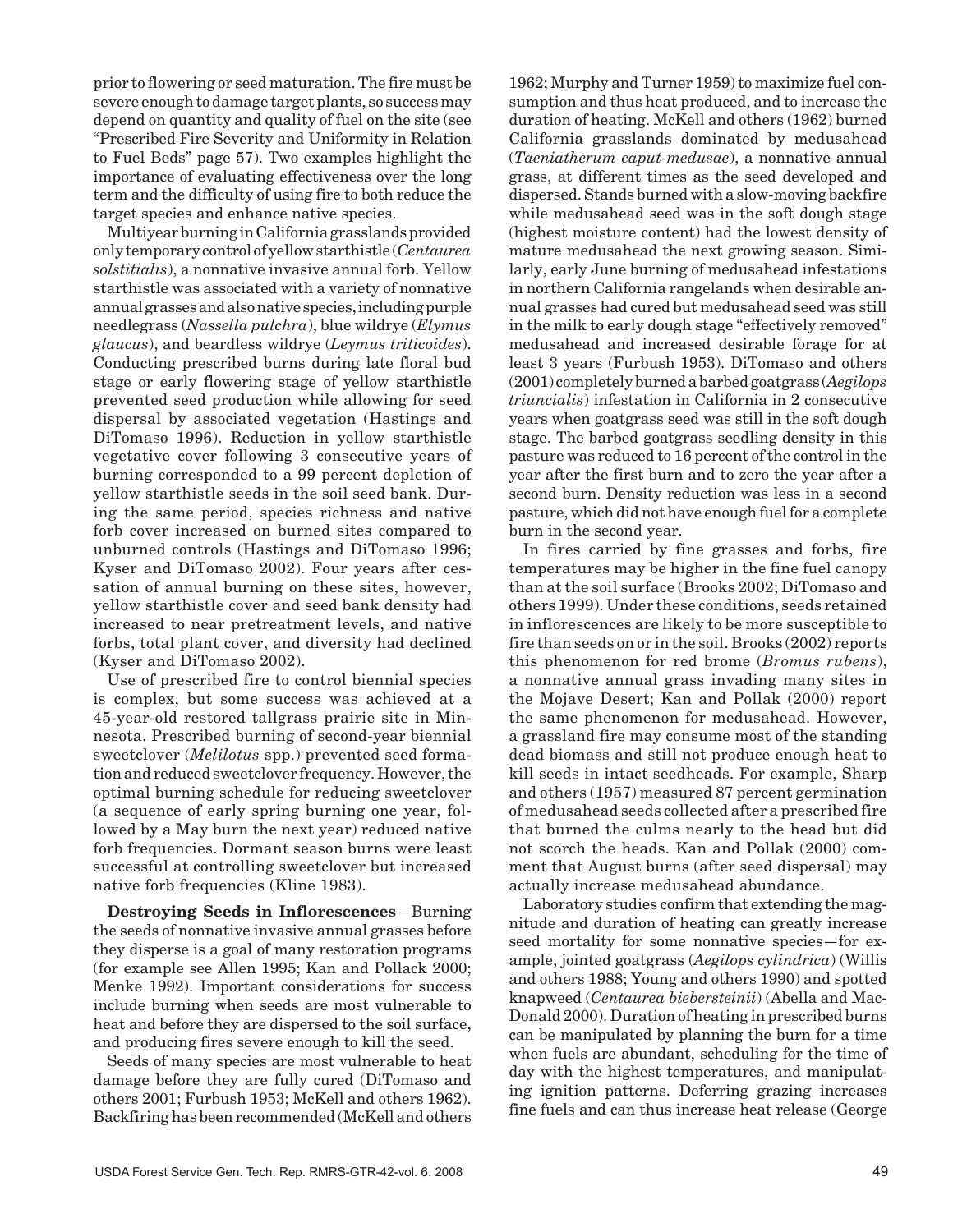1992). Deferring grazing also avoids livestock-caused seed dispersal, which deposits seed on the ground and may make it less vulnerable to fire (Kan and Pollak 2000; Major and others 1960).

**Destroying Seeds in the Litter and Soil**—Grassland and surface fires may kill seed in the litter layer (Daubenmire 1968a; DeBano and others 2005, review), but it is often difficult to produce high enough fire severity at the soil surface to cause mortality. Species that release seed rapidly after maturation are especially difficult to eradicate with fire. For example, cheatgrass (*Bromus tectorum*) seeds begin to disperse shortly after culms cure enough to carry a fire. Consequently, for most of the year, almost all cheatgrass seeds are in the litter or on the soil. Fire may consume most of this seed, but some is likely to survive and establish highly fecund plants the following year. Thus fire is unlikely to cause long-term reduction of cheatgrass (Zouhar 2003a, FEIS review).

Mortality of invasive grass seed may be higher under the canopy of burned shrubs, where woody fuels increase heat release, than in open areas. Fires often destroy cheatgrass seed located directly under the sagebrush (*Artemisia* spp.) canopy (Young and Evans 1978). These areas must be planted with desirable species the year of the fire, however, or they will be reinvaded by seed from cheatgrass growing in the shrub interspaces, where sagebrush and woody fuels are lacking and hence burning is less severe (Evans and Young 1987).

Seeds in the soil are unlikely to be damaged by grassland fires (Daubenmire 1968a,b; Vogl 1974), and fires in shrublands and woodlands do not generally produce enough heat to kill seed buried deeper than about 2 inches (5 cm), since soil temperatures at this depth may not change at all during fire (Whelan 1995). However, the soil may experience temperatures lethal to seeds when heavy fuels, such as large woody fuels or deep duff, burn for long periods (chapter 2). Peak temperatures from spring and summer prescribed fires in the Mojave Desert varied with aboveground fuels and vertical location (fig. 4-1). Temperatures in areas with sparse grass/ forb cover and along the edge of native creosote bush (*Larrea tridentata*) plants were not lethal to seeds, but temperatures under the shrubs, as deep as  $\leq 1$  inch (2) cm) below the soil surface, were lethal to red brome and native annual seeds. The spatial variability in fire severity led to complex fire effects on the plant community. While burning reduced red brome and native annuals under the burned shrub canopy for the 4 years of the study, two nonnative perennials—Mediterranean grass (*Schismus*  spp.) and cutleaf filaree (*Erodium cicutarium*), which occur more commonly near the dripline than under the shrub canopy—recovered to preburn levels by the second postfire year. Also under the drip line, native annuals increased during the first 3 postfire years (Brooks 2002).

Ground fires in habitats with heavy litter and duff could produce lethal temperature regimes below the soil surface, but there are no reported cases where this type of burn has been employed to control invasive plants. Ground fires severe enough to destroy buried seed would probably kill perennating tissues of desired native plants, a negative consequence likely to outweigh the benefits of reducing the nonnative seed bank.

**Depleting the Seed Bank by Fire-stimulated Germination**—Synchronous germination of significant portions of the seed bank can increase target populations' vulnerability to follow-up treatments, including repeat burning. French broom (*Genista monspessulana*) and Scotch broom (*Cytisus scoparius*) are nonnative woody plants that invade grasslands, woodlands, and open forests; these species are currently most problematic in Washington, Oregon, and



**Figure 4-1**—Peak fire temperature for three microhabitats and four heights from the soil surface in two seasons. Significant differences are indicated by different lower case letters. (Adapted from Brooks 2002, with permission from the Ecological Society of America.)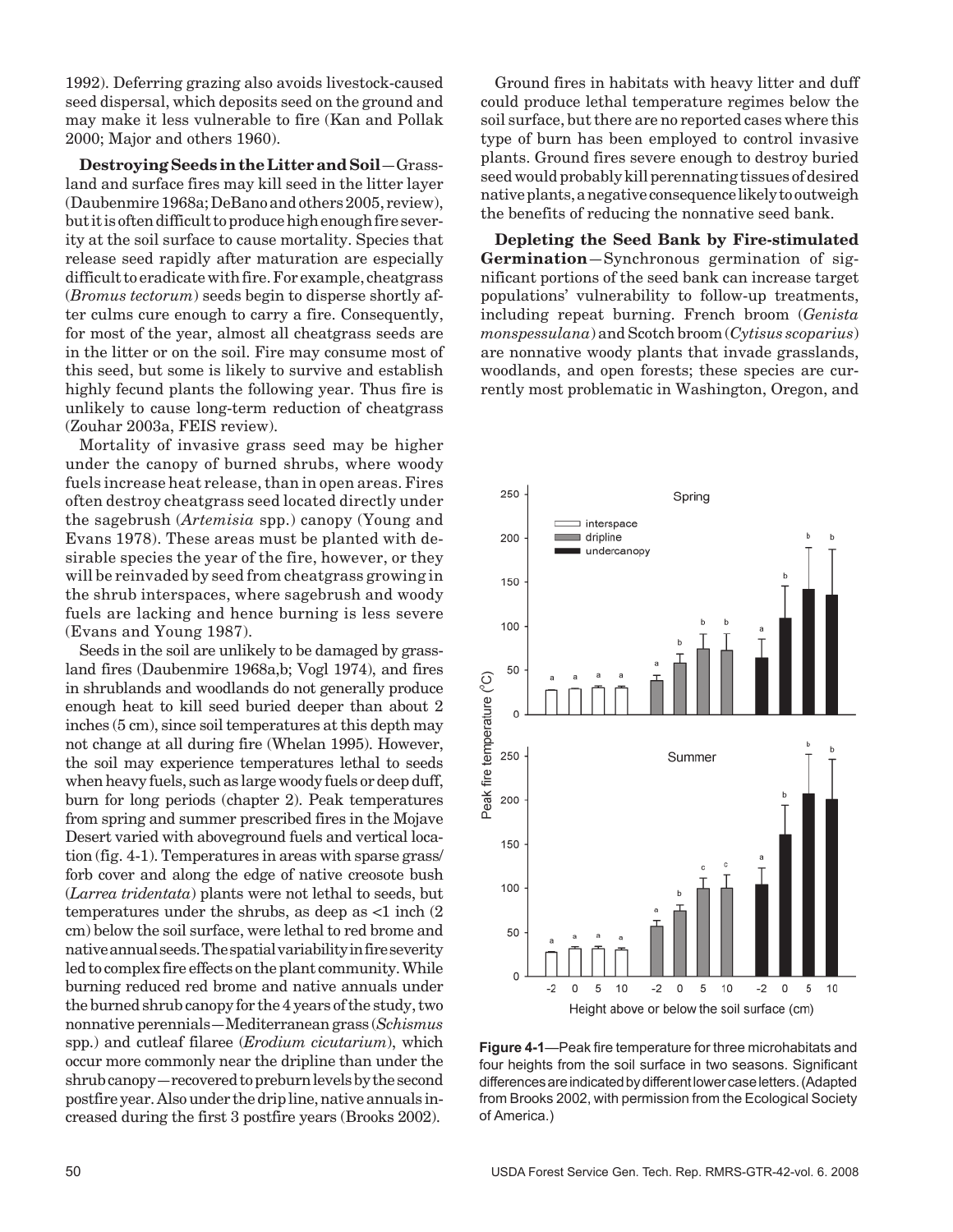California (Zouhar 2005a,c, FEIS reviews). Standing, herbicide-treated, or cut broom stands in California are burned to kill aboveground tissues and to kill seed or encourage germination from the persistent seed bank (Bossard 2000a,b; Boyd 1995). Follow-up treatments with prescribed fire, propane torch, hand pulling, brush cutter, or herbicide within 2 to 3 years can kill sprouts and seedlings before new seeds are produced. With appropriate timing, seedlings may also die during seasonal drought periods following germination. Repeated prescribed burning is most effective if grasses are present to carry the fire (see "Prescribed Fire Severity and Uniformity in Relation to Fuel Beds" page 57). Removal sites should be monitored annually for 5 to 10 years to locate and kill new seedlings (Bossard 2000a,b).

Fire has also been used to deplete the seed bank of white and yellow sweetclover (*Melilotus alba*, *M. officinalis*) in Minnesota prairies (Cole 1991; Kline 1983,1986), but the benefit of seed reduction may be offset by reduction in native species cover (see "Preventing Flowering or Seed Set" page 48).

## **Induced Mortality and Prevention or Delay of Resprouting**

Control of invasive biennial and perennial species requires either direct mortality of perennating tissues or depletion of carbohydrate reserves in these tissues (Whelan 1995).

**Direct Mortality**—It is generally not feasible to kill belowground perennating tissues with prescribed fire. Daubenmire (1968a) and Whelan (1995) reviewed studies of surface fires and found that soil temperatures below 1 inch (2.5 cm) are unlikely to reach 212 °F (100 ºC) during a fire, even with high surface fuel loads in shrublands and forests. Temperatures decline rapidly with small increases in soil depth, reaching temperatures no higher than 120 °F (50 ºC) 2 inches (5 cm) below the surface (Whelan 1995). Plant cell death begins when temperatures reach 120 to 130 °F (50 to 55 ºC) (Hare 1961).

Direct mortality from fire has been achieved for some woody species by use of cutting or herbicides to increase fuel loads (see "Treatments that Increase Effectiveness of Prescribed Fire" page 53 and "Prescribed Fire Severity and Uniformity in Relation to Fuel Beds" page 57). In addition, prescribed fire may be effective for controlling species with shallow perennating buds. Steuter (1988) burned a mixedgrass prairie in South Dakota to suppress absinth wormwood (*Artemisia absinthium*), a nonnative invasive subshrub that has perennating buds at or near the soil surface. A series of four early May fires within a 5-year period reduced density of absinth wormwood by 96 percent.

**Prescribed Burning to Deplete Carbohydrate Reserves**—Repeated fires have been used to reduce postfire sprouting in some woody species, probably by reducing the plants' carbohydrate reserves. Managers of fire-adapted midwestern and eastern plant communities often suggest annual or biennial burning to control sprouting of nonnative shrubs if the burn treatment can be repeated for periods as long as 5 or 6 years (Heidorn 1991, review). In Alabama, annual burning during very dry periods eliminated European and Chinese privet (*Ligustrumvulgare*and *L. sinense*) (Batcher 2000a, TNC review), whereas a single burn treatment in northwestern Georgia (Faulkner and others 1989) caused no significant change in Chinese privet.

Use of repeated fire has produced equivocal results for several woody species. Glossy buckthorn (*Frangula alnus*) and common buckthorn (*Rhamnus cathartica*) are nonnative shrubs that form dense thickets in native grasslands. They have been reported both to decrease (Grese 1992, review) and increase (Post and others 1990) after repeated prescribed fire. In wet prairies of the Willamette Valley, Oregon, neither a single fall burn nor two consecutive fall burns significantly altered the density of nonnative invasive shrubs (sweetbriar rose (*Rosa eglanteria*), Himalayan blackberry (*Rubus discolor*), and cutleaf blackberry (*R. laciniatus*)) or trees (oneseed hawthorn (*Crataegus monogyna*) and cultivated pear (*Pyrus communis*)) (Pendergrass and others 1998). Nevertheless, the authors comment that repeated burning may gradually reduce the density and retard the expansion of woody species.

Prescribed burns are often conducted during the dormant season to protect vulnerable wildlife species (for example, Mitchell and Malecki 2003; Schramm 1978), but some researchers suggest that growing season burns would offer better control of woody nonnatives. Dormant season burns in the Northeast are followed by profuse sprouting from the roots and rhizomes of many nonnative woody species. Total nonstructural carbohydrate reserves are lowest during the growing season, so burning late in the growing season may deplete root carbohydrates of nonnatives more effectively than dormant-season burns (Richburg and others 2001; Richburg and Patterson 2003b). The same principle may apply in coastal prairies and forests in the southern United States being invaded by Chinese tallow (*Triadica sebifera*), a nonnative tree. The species is difficult to control with fire, but prescribed fires have reduced sprouting of small trees and prevented tallow from gaining dominance (Grace 1998; Grace and others 2001). Growing-season burns were more effective than dormant-season burns. Intense fires can damage large tallow trees, but stands of Chinese tallow suppress herbaceous species needed to carry fire, so frequent burning is not usually feasible (Grace and others 2001, 2005).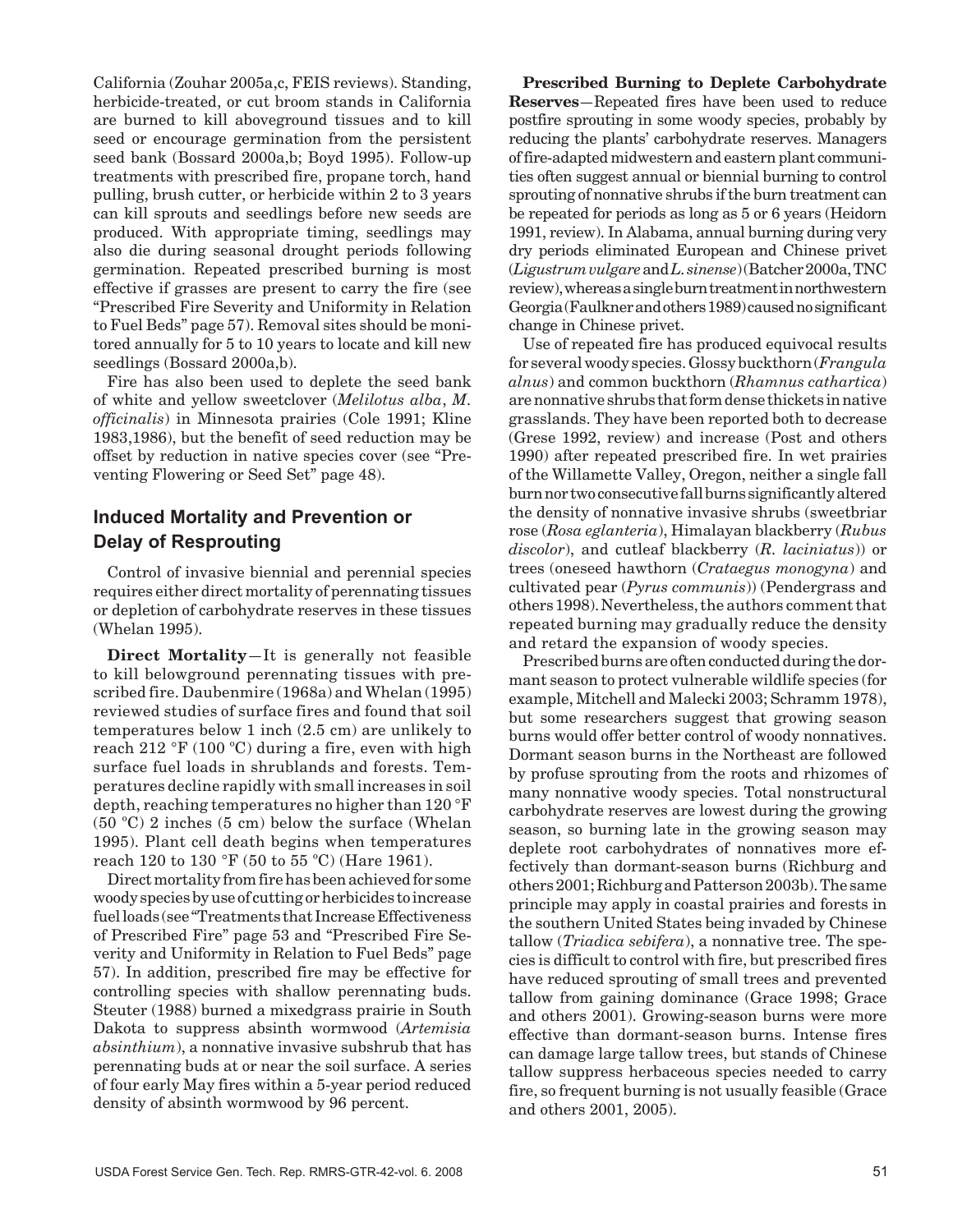#### **Burning to Favor Native Species**

**Taking Advantage of Varying Plant Phenology**— Burning while an invasive species is actively growing and desired native species are dormant can reduce the invasive and simultaneously enhance the productivity of native species. This technique has been studied mainly in grassland ecosystems. In an Iowa prairie remnant burned 1 to 3 times in 3 years, native vegetation began growing earlier, matured earlier, and produced more flower stalks on burned than unburned sites. Repeated fires reduced the density of the nonnative invasive Kentucky bluegrass (*Poa pratensis*), which was beginning growth at the time of burning while native grasses were still dormant (Ehrenreich 1959). Willson (1992) found that burning in mid-May reduced smooth brome (*Bromus inermis*) and increased big bluestem (*Andropogon gerardii*), the desired native dominant, in a Nebraska tallgrass prairie. Smooth brome tillers were elongating at the time of burning. Earlier burning, when tillers were emerging, did not reduce smooth brome, as demonstrated by this study and also research by Anderson (1994).

Since plant communities are usually complex mixtures of species, it is not surprising that burn treatments that reduce nonnative invasive species often have mixed effects on the native plant community. It may be very difficult to use fire to reduce a nonnative species if a desired species has similar phenology. Two Wisconsin studies on prairie restoration and maintenance demonstrate this point. In one study native tallgrass prairie species were planted in abandoned fields dominated by nonnatives Kentucky bluegrass and Canada bluegrass (*Poa compressa*), and the sites were burned the following spring and 1 year later. Burns occurred while nonnative bluegrasses and natives Canada wildrye (*Elymus canadensis*) and Virginia wildrye (*Elymus virginicus*) were actively growing, but before other natives (indiangrass (*Sorghastrum nutans*), switchgrass (*Panicum virgatum*), big bluestem, and little bluestem (*Schizachyrium scoparium*)) commenced growth. One year after the second burn, the bluegrasses and wildryes had declined; most other native grasses had increased (Robocker and Miller 1955). A second study examined the effects of 8 burns in 10 years on a prairie remnant (Henderson 1992). Repeated late-spring fires reduced Kentucky bluegrass but also reduced native sedges (*Carex* spp.), bunchgrasses, and some forbs. Native porcupinegrass (*Hesperostipa spartea*) increased. In the same area, late fall and early spring burns reduced Kentucky bluegrass and had less effect on native species.

Where a site is infested with multiple nonnative invasive species, differences in their phenologies limit the benefits of burning. The manager may need to determine which species is most detrimental to the

ecosystem and focus resources on controlling it (Randall 1996). Reports of fire effects in tallgrass prairie demonstrate the complexity of scheduling prescribed burns to maximize benefits. Late April burns on an Illinois prairie eliminated Kentucky bluegrass, which began growth in early April and reached peak production in mid-May. But the burns did not eliminate smooth brome, which began growth in mid-April and reached peak production about 3 months after the burns, although its productivity was reduced (Old 1969). Becker's (1989) research on repeat spring burning of prairie in southwestern Minnesota also had complex results. Five consecutive spring burns reduced cover of Kentucky bluegrass, smooth brome, and Canada thistle (*Cirsium arvense*), and native prairie species were favored in locations near prairie remnants. However, large patches of quackgrass (*Elymus repens*) persisted and expanded slightly into areas where invading woody species were killed, probably because quackgrass was not actively growing at the time of the fires.

Use of fire in California grasslands demonstrates the need for flexibility in scheduling burns to take advantage of susceptible phenological stages. Prescribed fire reduced nonnative invasive grasses (red brome, mouse barley (*Hordeum murinum*), slender oat (*Avena barbata*), and wild oat (*Avena fatua*)) and increased native plant cover in California grasslands if it was applied just before the invasive grasses set seed. However, the time of seed set in these grasslands can vary by as much as 2 months from year to year, depending on precipitation (Meyer and Schiffman 1999). More detail on this experiment is provided in "Burning Litter to Manipulate Species Composition" below. Thus monitoring of grass phenology and flexibility in management are both needed to use fire effectively. Flexibility and detailed scheduling may also be needed for use of fire in treatment areas that are large or cover complex terrain, where plant phenology and burning conditions may vary across the area.

If native species are sparse or low in vigor, burning will probably not shift dominance from nonnative invasives to native species, as demonstrated by pasture restoration efforts in Iowa (Rosburg and Glenn-Lewin 1992) and studies of "abused" rangeland in southern Nebraska (Schacht and Stubbendieck 1985).

**Burning Litter to Manipulate Species Composition**—Burning may stimulate fire-adapted native species by removing dead stems and litter, and may reduce nonnatives that grow well in litter. However, this technique is ineffective where litter removal leaves many surviving invasives or favors establishment of new invasives.

Season-dependent success with burning to remove litter is illustrated by research in the California grasslands described above (Meyer and Schiffman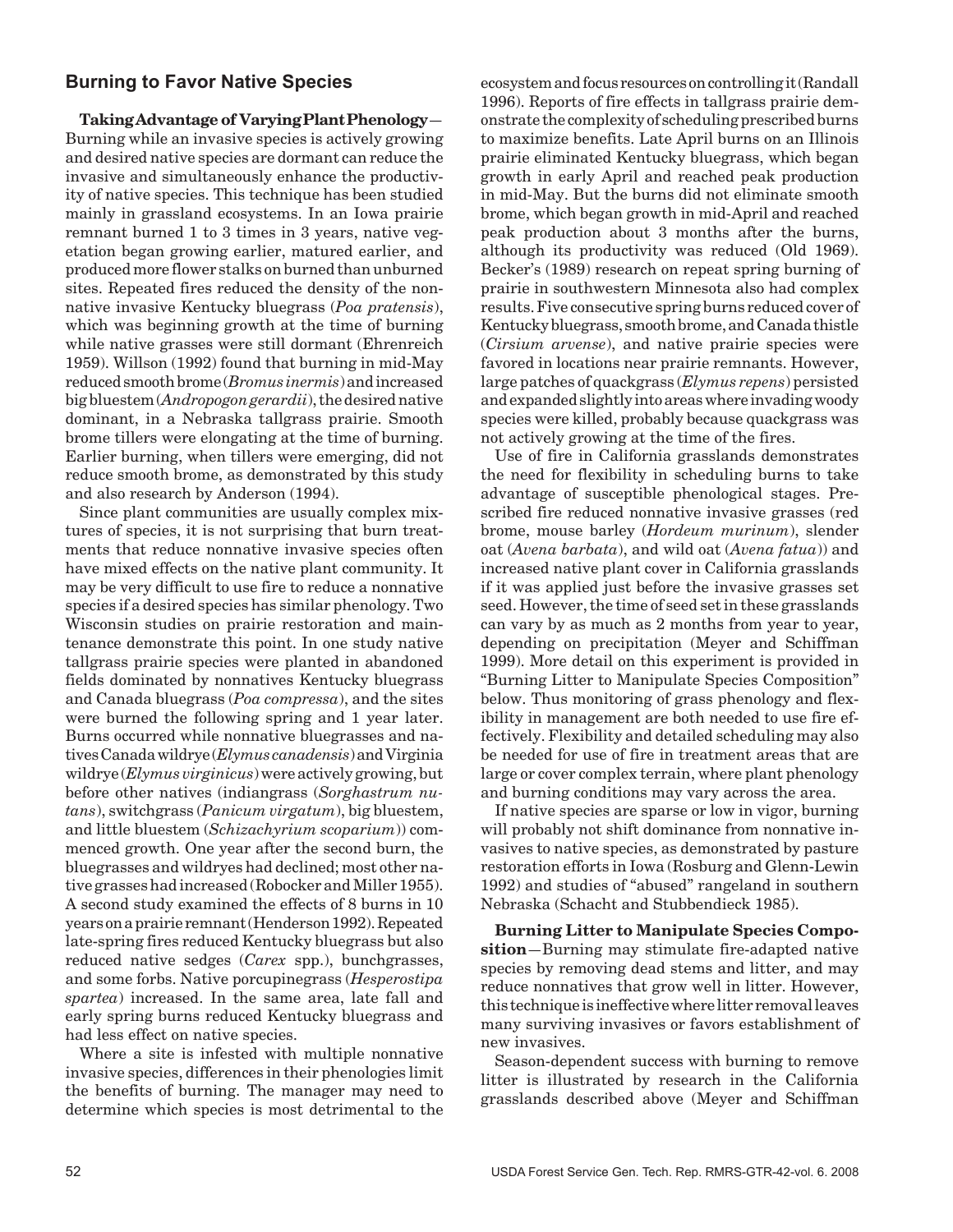1999). Initially, cover by nonnative annual grasses was greater than 97 percent. Litter was removed by burning and clipping/raking. Late spring burns and fall burns significantly increased cover and diversity of native vegetation and reduced cover and seed viability of nonnative grasses. Neither winter burns, which were less severe, nor partial mulch removal enhanced native cover or reduced nonnative cover significantly. Litter removal by fire can reduce other nonnative species, including soft chess (*Bromus hordeaceus*) (Heady 1956), cheatgrass (Evans and Young 1970, 1972; Young and others 1972a), and medusahead (Evans and Young 1970).

The usefulness of litter removal to reduce nonnative annual grass abundance is compromised if individual nonnatives respond with increased vigor and fecundity in the postfire environment. Examples from Sierra Nevada foothills and Midwestern prairie sites illustrate this point. At a Sierra Nevada foothills ponderosa pine site infested with nonnative annual grasses, a fall wildfire consumed the 1- to 2-inch (3 to 5-cm) litter layer. Cheatgrass and soft chess were reduced but not eliminated on burned plots; seedling density was 16 percent of that on adjacent unburned plots in the growing season after the fire. The reduction in annual grass density was not significant in the second postburn growing season, however, and by the third year the burned and unburned plots had near equal abundance of nonnative annual grasses. Effects on native species were not reported (Smith 1970). Whisenant and Uresk (1990) burned plots in Badlands National Park, South Dakota, that were dominated by Japanese brome (*Bromus japonicus*) and western wheatgrass (*Agropyron smithii*). Burning reduced Japanese brome density and standing crop in the first postfire growing season and favored native grasses, but Japanese brome density returned to preburn levels by the second growing season as litter began to accumulate (Whisenant 1990b; Whisenant and Uresk 1990).

While litter removal may reduce some nonnative annual grasses, nonnative forbs with regeneration facilitated by seed-to-soil contact often increase after litter removal. Cutleaf filaree seeds have a twisted, awn-like structure that forces the seed deep into the soil as it wets and dries, thus favoring establishment of this nonnative forb on bare soil (Bentley and Fenner 1958); germination is inhibited by a litter layer (Howard 1992a, FEIS review). Pickford (1932) noted a high abundance of cutleaf filaree in the Great Salt Lake Valley, Utah, in sagebrush and cheatgrass areas subject to frequent burning. Meyer and Schiffman (1999) measured a tenfold increase in cutleaf filaree on late spring burn plots in contrast to unburned control plots in a California grassland. In creosote bush and blackbrush (*Coleogyne ramosissima*) communities, cutleaf filaree cover was greater on burned than control plots 2 to 14 years after burns (Brooks 2002; Brooks and Matchett 2003).

# **Fire Combined with Other Treatments\_\_\_\_\_\_\_\_\_\_\_\_\_\_\_\_**

If invasive species are generally promoted by fire, it does not make sense to attempt to use fire alone to reduce them (Keeley 2006b); however, fire is sometimes effective when used in combination with other treatments. Use of fire to deplete the seed bank, when mature plants will be controlled by other means, is discussed above (see "Depleting the Seed Bank by Firestimulated Germination" page 50), as is use of fire to suppress target species by litter removal. Mechanical and herbicide treatments can be useful to prepare for prescribed burning, especially on sites with sparse fuels. In addition, fire can be used to increase herbicide efficacy, prepare for other disturbance treatments, prepare a site for introduction of desired native species, and promote expansion of biocontrol organisms.

#### **Treatments that Increase Effectiveness of Prescribed Fire**

Mechanical, cultural, and chemical treatments can be used to increase the effectiveness of prescribed fire. Melaleuca (*Melaleuca quinquenervia*) is a nonnative tree that rapidly establishes, spreads, and eventually dominates southeastern wetland coastal communities and is well adapted to fire (Molnar and others 1991). A control program in southern Florida integrates cutting mature melaleuca, treating stumps with herbicide, and prescribed burning 6 to 12 months later to kill seedlings (Myers and others 2001). Complex programs of cutting, herbicide treatment, prescribed fire, and hand pulling have been combined to reduce French broom and Scotch broom in California (see "Depleting the Seed Bank by Fire-stimulated Germination" page 50). Research in the Northeastern states showed that cutting in early summer followed by burning in late summer prevented full recovery of nonstructural carbohydrates for at least 2 years in common buckthorn and another nonnative woody species, Japanese barberry (*Berberis thunbergii*). Growing season treatments were more effective than dormant season treatments (Richburg and Patterson 2003a).

Fire has been combined with grazing to restore tallgrass prairie in Oklahoma (Fuhlendorf and Engle 2004), based on the assumption that the native plant community evolved under a grazing-fire regime. This study compared plant community composition on unburned sites with sites managed in a patchy burn pattern, where one-third of the area was burned each year. Cattle were "moderately stocked" in both treatments.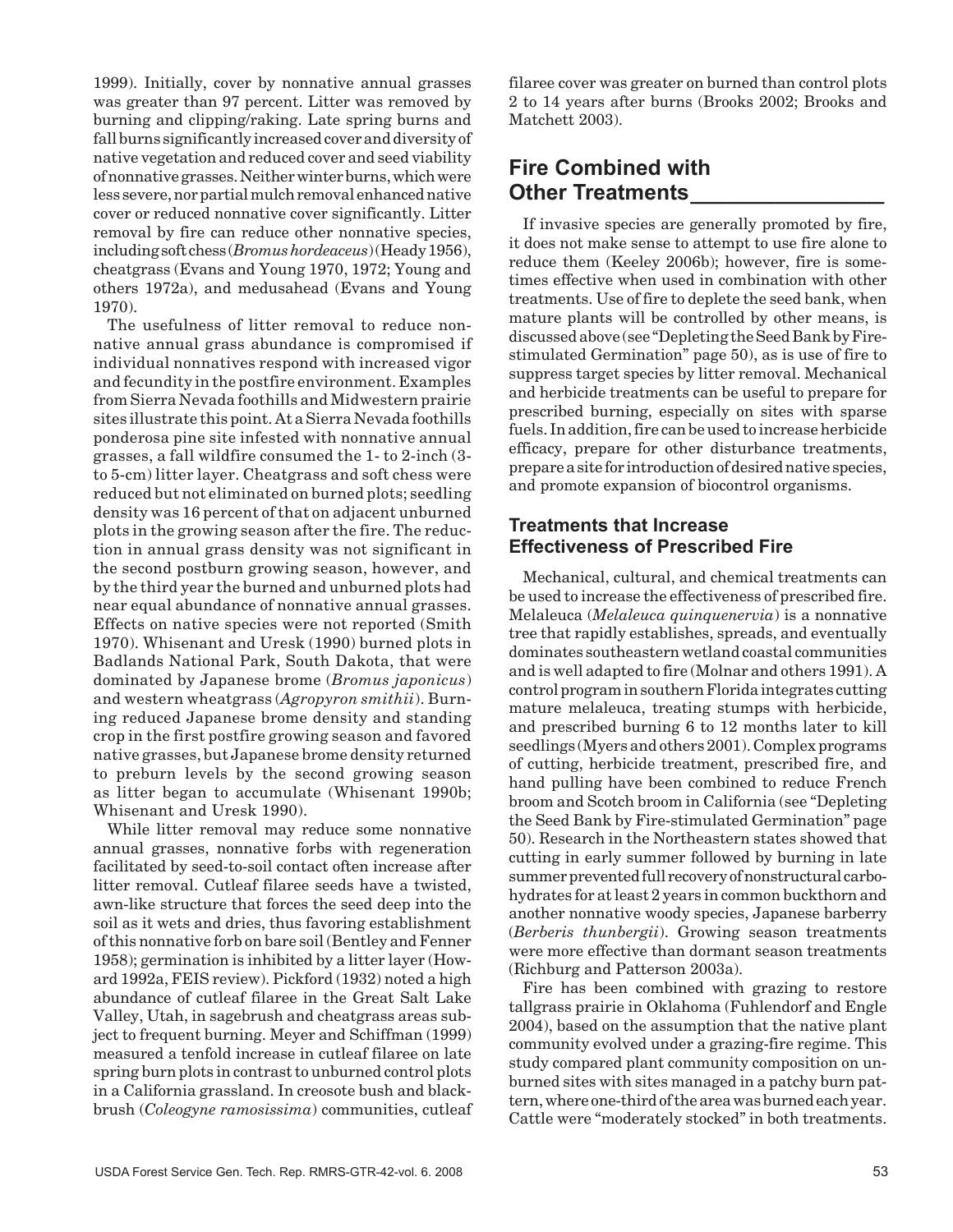In patch-treated areas, livestock devoted 75 percent of their grazing time to the most recently burned area. Treatment had little effect on native tallgrasses during the 4 years of the study. Abundance, diversity, and structural complexity of native forbs increased in patch-burned areas but did not change in untreated areas. Cover of sericea lespedeza (*Lespedeza cuneata*), a nonnative invasive forb, showed no net change on patch-burned areas but increased steadily on unburned areas.

## **Prescribed Fire to Enhance Efficacy of Other Treatments**

**Burning to Increase Herbicide Efficacy**—Fire can be used to prepare a site for herbicide treatment, and combining herbicides with prescribed fire may reduce the amount of herbicide needed or the number of applications required. Herbicides may be more effective after fire in part because postfire herbaceous growth tends to be more succulent and have a lessdeveloped cuticle than unburned herbage, resulting in more efficient absorption of herbicide (DiTomaso and others 2006a). It is important to note, however, that some herbicides cannot be applied immediately after burning, lest charcoal bind the active ingredient and make it unavailable for plant uptake (DiTomaso, personal communication 2004). Burning cheatgrass stands before emergence in preparation for applying herbicide may increase efficacy and reduce the herbicide required for control (Vollmer and Vollmer, personal communication 2005). DiTomaso's (2006b) review reports that yellow starthistle control usually requires 3 years of prescribed burning or clopyralid treatment when either method is used alone, but a similar level of control can be accomplished in only 2 years when a prescribed burn is conducted in the summer of the first year and clopyralid is applied the following winter or early spring. Fire has been used prior to herbicide application to enhance control of many other invasive species, including:

- • Grasses (Lehmann lovegrass (*Eragrostis lehmanniana*), ripgut brome (*Bromus diandrus*), medusahead, and tall fescue (*Lolium arundinaceum*)) (Rice 2005; Washburn and others 2002)
- • Forbs (fennel (*Foeniculum vulgare*), Sahara mustard (*Brassica tournefortii*), and perennial pepperweed (*Lepidium latifolium*)) (Rice 2005)
- Shrubs and trees (Macartney rose (*Rosa bracteata*), French broom, Scotch broom, gorse (*Ulex europaeus*), and tamarisk) (Gordon and Scifres 1977; Gordon and others 1982; Rice 2005)

 • Vines (Japanese honeysuckle (*Lonicera japonica*) and kudzu (*Pueraria montana* var. *lobata*)) (Rice 2005)

Some success with this approach has also been reported for controlling medusahead (Carpinelli 2005) and squarrose knapweed (*Centaurea triumfettii*) (Dewey and others 2000). However, fire did not enhance herbicide effectiveness for controlling spotted knapweed (Carpenter 1986; Rice and Harrington 2005a), St. Johnswort (*Hypericum perforatum*), leafy spurge (*Euphorbia esula*), or Dalmatian toadflax (*Linaria dalmatica*) in western Montana (Rice and Harrington 2005a) (fig. 4-2).



**Figure 4-2**—Mountain grassland at National Bison Range, Montana, 3 months after April burning to assess fire effects on Dalmatian toadflax. (A) Left side: Burn-only treatment produced no changes in Dalmatian toadflax cover or cover of native grasses relative to control plots. (A) Right side: Spray-only treatments reduced Dalmatian toadflax and enhanced native grass cover. (B) Spray-burn combination reduced Dalmatian toadflax, but native grass cover did not increase until the second growing season after burning. (Photos by Mick Harrington.)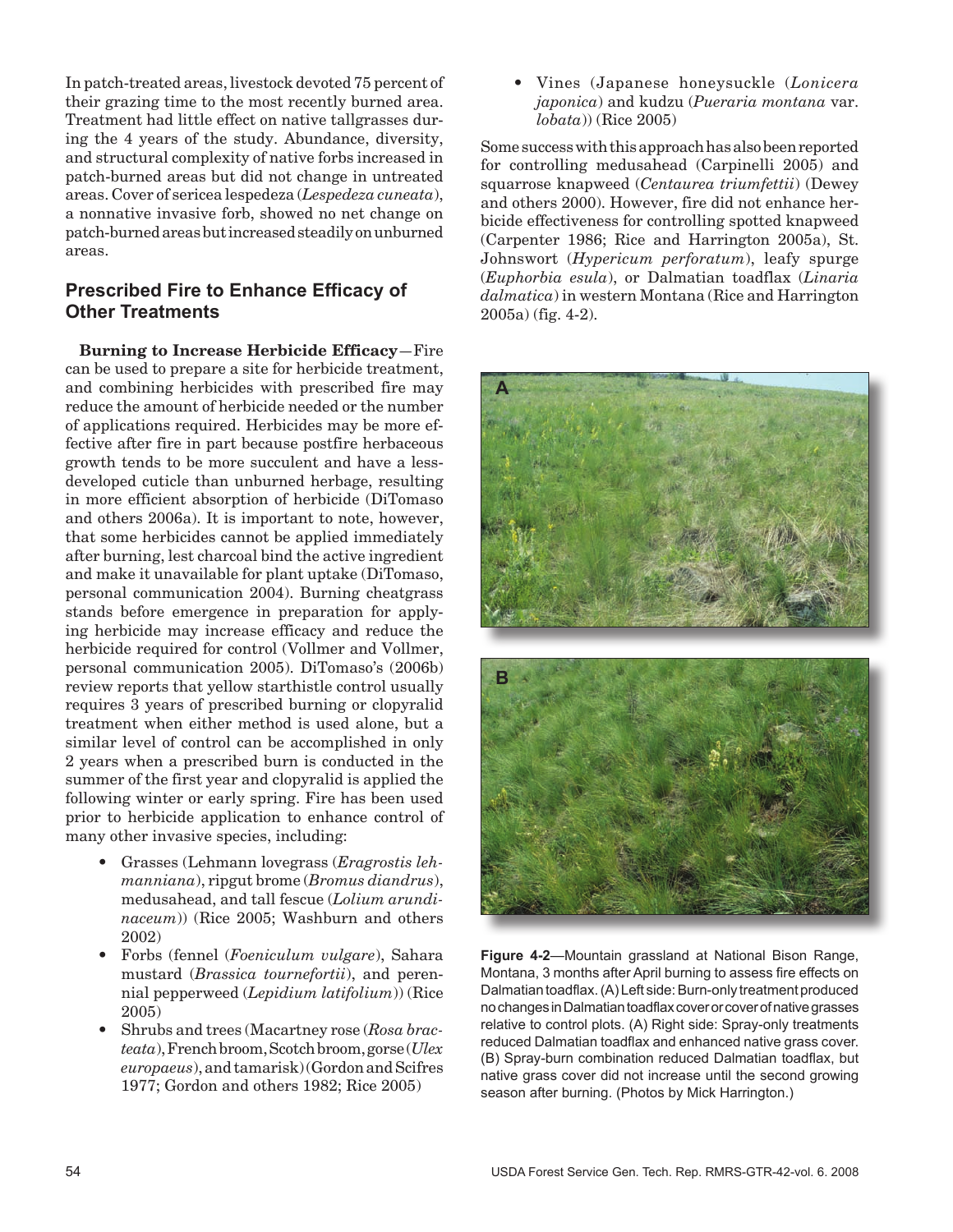Burning has been used in the southern states to prepare sites dominated by kudzu for efficient herbicide application, and fire is also used after herbicides to promote germination of native plants from the seed bank and encourage kudzu seed germination; seedlings can then be eliminated with herbicides (Munger 2002b, FEIS review).

The National Park Service has been using prescribed burning for over a decade to prepare tamarisk-invaded sites in the Lake Mead area for herbicide treatment (Curt Deuser, personal communication 2004). Prescribed crown fires are used to consume as much aboveground tamarisk biomass as possible; extreme fire weather conditions are usually necessary to initiate these fires, and yet they reduce tamarisk by 10 percent or less. Within 6 to 12 months of the burn, tamarisk sprouts are treated with low volume basal spray, which increases mortality to over 95 percent.

Even if combinations of fire or herbicide treatments control the target species, they may not enhance the native plant community. Research on Santa Cruz Island, California, found that although fire increased the effectiveness of herbicide for reducing fennel, the native plant community did not recover. The most substantial change that followed herbicide treatment, with and without fire, was an increase in other nonnative forbs and nonnative annual grasses (R. Klinger, personal communication 2006; Ogden and Rejmánek 2005).

**Burning Before Flood Treatment**—In wetland management, top-killing nonnative invasives with fire before flooding may allow water to cover sprouts, which may in turn reduce regrowth. Bahia grass (*Paspalum notatum*) was top-killed with fire in Florida wetlands, then flooded; percent cover declined from 25 percent before treatment to 11 percent after flooding. The time elapsed between treatments and observations was not reported, so success of the program is difficult to gauge (Van Horn and others 1995).

Fire is used with flooding to restore native woody species and animal habitat in the Bosque del Apache National Wildlife Refuge, New Mexico. Friederici (1995) reports that late summer burning followed by flooding reduced tamarisk. Taylor and McDaniel (1998a) describe combinations of herbicide treatment, mechanical removal, and burning that killed or top-killed tamarisk and disposed of residual biomass. Planting of native tree and shrub species on treated sites met with limited success, but natural recruitment of natives was very successful in areas flood-irrigated after tamarisk removal. These changes in habitat composition and structure were accompanied by increases in animal diversity: During the 5 years following treatment, the number of bird, small mammal, and reptile/amphibian species increased in the restored area.

**Burning Before Seeding or Planting**—Burning may be used to prepare a site dominated by nonnative invasive species for planting desired species. This approach has met with success in grasslands, especially those with deep litter. In the central Great Plains, herbicides were applied in the fall to a mixedgrass prairie infested with leafy spurge, Kentucky bluegrass, and smooth brome. Residual litter was burned the following spring, and native tallgrasses (big bluestem, indiangrass, and switchgrass) were then drill seeded. Nonnative grasses declined and native tallgrass production increased following these treatments. Where native tallgrass productivity was high, leafy spurge productivity was reduced. Litter removal by burning was considered an important part of the treatment, although results were not compared to an unburned control (Masters and Nissen 1998; Masters and others 1996).

Burning cheatgrass in sagebrush steppe has proven useful in preparation for seeding of desired grass species (Rasmussen 1994). Seeded perennial grasses established successfully after summer burning of cheatgrass-infested rangeland in the Palouse of eastern Washington. Burning reduced the cheatgrass seed crop and facilitated soil contact by planted native seeds. Cheatgrass seedlings emerged (90 stems/m²) along with the desired perennial grasses, but cheatgrass density was less than on untreated sites or sites treated with herbicide or disking (all more than 170 stems/m<sup>2</sup>). Fall herbicide application on burned sites reduced cheatgrass seedling density to less than 40 stems/m² (Haferkamp and others 1987).

The success of burning/seeding programs is limited if seed from target species is abundant adjacent to treated areas (Maret and Wilson 2000).

**Burning to Enhance Biocontrol Efficacy**—A recurring theme in this volume is the importance of managing **for** desired conditions or species as well as managing **against** invasives that have negative impacts on the ecosystem. Desired species may include introduced biological control agents already present on a site.

Prescribed fire may seem incompatible with use of biocontrol agents, especially insects; however, integration of knowledge about the invasive species, the biocontrol agent, and the fire regime may lead to a successful management program (Briese 1996) (fig. 4-3). Many factors listed in figure 4-3 have already been considered in this chapter, but some merit specific discussion here: The scale and uniformity of burns are important because they influence the availability of refugia for biocontrol agents and the ability of the biocontrol agent to recolonize the burned area. Fire season and frequency may need adjustment to accommodate the life cycle and reproductive capacity of the control agent. If the biocontrol agent passes some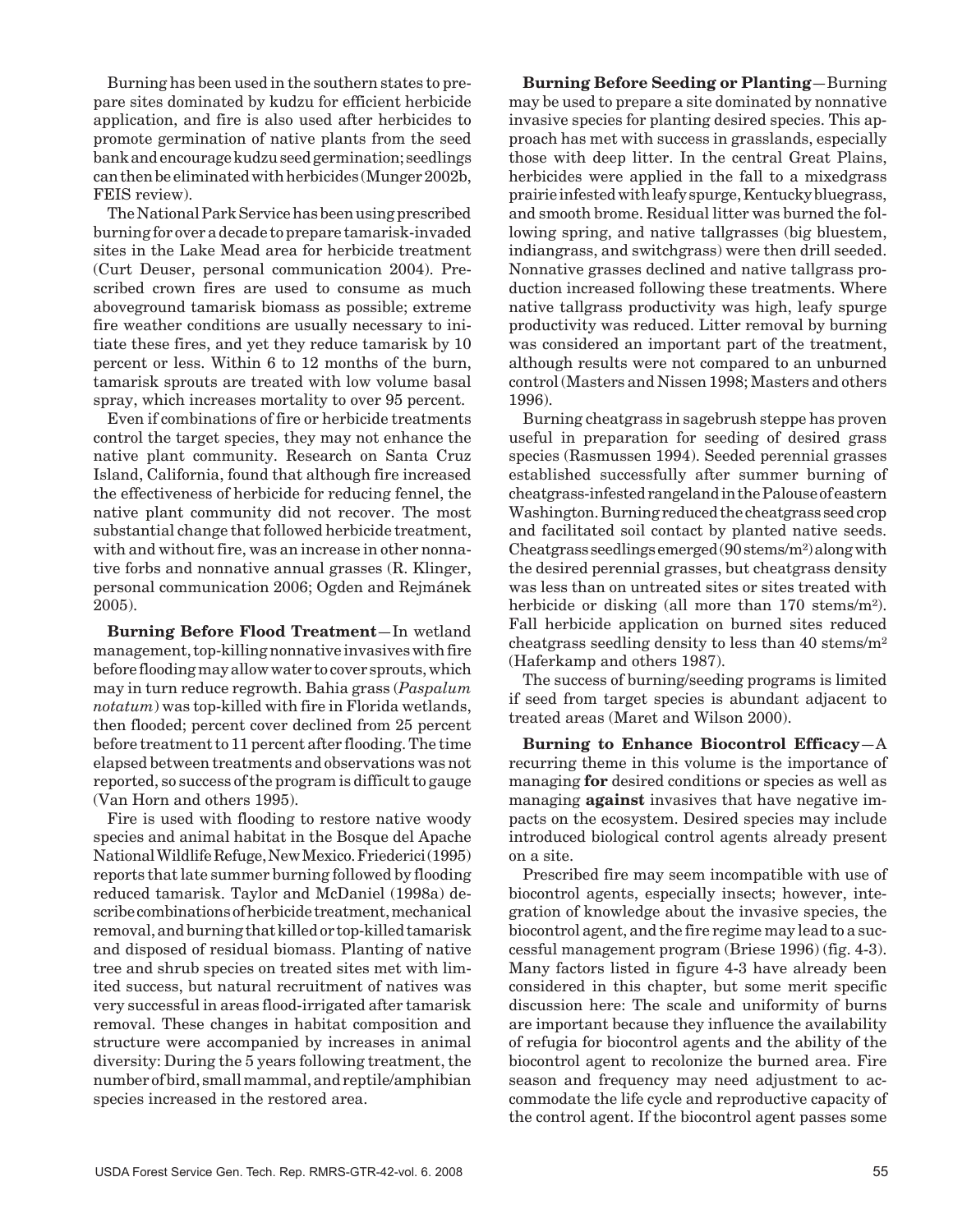

**Figure 4-3**—Interactions that need to be considered for management combining fire and biocontrol. (Adapted from Briese 1996.)

of its life cycle in a protected location (for example, root-boring larvae), the protected phase may provide a good season for burning. High-intensity wildfires in western Montana did not eliminate populations of *Agapeta zoegana,* a biocontrol agent that feeds on roots of spotted knapweed and has been introduced in many locations in western Montana (Sturdevant and Dewey 2002). Briese (1996) suggests that '*r*-selected' biocontrol agents could be preferable to '*K*-selected' agents if burning is planned, since the former could rapidly establish and increase after fire and would be more likely to have an impact on target plant density before another burn.

Research on grasslands in North Dakota demonstrates successful use of prescribed fire during seasons when a biocontrol agent is below ground. Areas invaded by leafy spurge were burned in mid-October and mid-May before the introduction of leafy spurge flea beetles (*Aphthona nigriscutis*). The beetles established successfully on 83 percent of burned plots, more than twice the establishment rate on unburned plots—possibly because litter removal favored establishment. Plots where flea beetle colonies established were then burned again in mid-October or mid-May. The adults were not active and juveniles were below ground at the time of both burns, and beetle populations were not affected. No reduction in leafy spurge density was attributed to the flea beetles in this short-term, small-plot study, but a large release of the beetles in a different area led to reduction of leafy spurge. The authors caution that spring burns of established colonies must be timed to allow leafy spurge regrowth before adult beetles emerge and need a food source (Fellows and Newton 1999).

# **Altering Fire Severity, Uniformity, Extent, and Frequency to Control Nonnative Invasive Plants \_\_\_\_\_\_\_\_**

Thus far, this chapter has mentioned several aspects of the fire regime, but only seasonality of burning is discussed in detail (see "Prescribed Burning to Deplete Carbohydrate Reserves" page 51 and "Taking Advantage of Varying Plant Phenology" page 52). This section addresses several other aspects of fire regimes in relation to use of fire to control populations of nonnative invasive plants.

## **Prescribed Fire Severity and Uniformity in Relation to Season**

Severity of prescribed fire varies with fuel moisture, which varies with season. For example, spring fires were too patchy to reduce density or cover of Scotch broom thickets in western Washington because grass cover was sparse and fuel moisture was high, whereas fall fires burned more continuously, produced higher maximum temperatures, and reduced Scotch broom significantly (Tveten and Fonda 1999). As mentioned in "Depleting the Seed Bank by Fire-stimulated Germination" (pg. 50), summer may be the optimal time to burn Scotch broom because seedlings germinating after fire will be exposed to harsh, dry conditions, increasing mortality.

The severity of fire prescribed for tamarisk control may also vary with season. One year after July burns on the Ouray National Wildlife Refuge, northeastern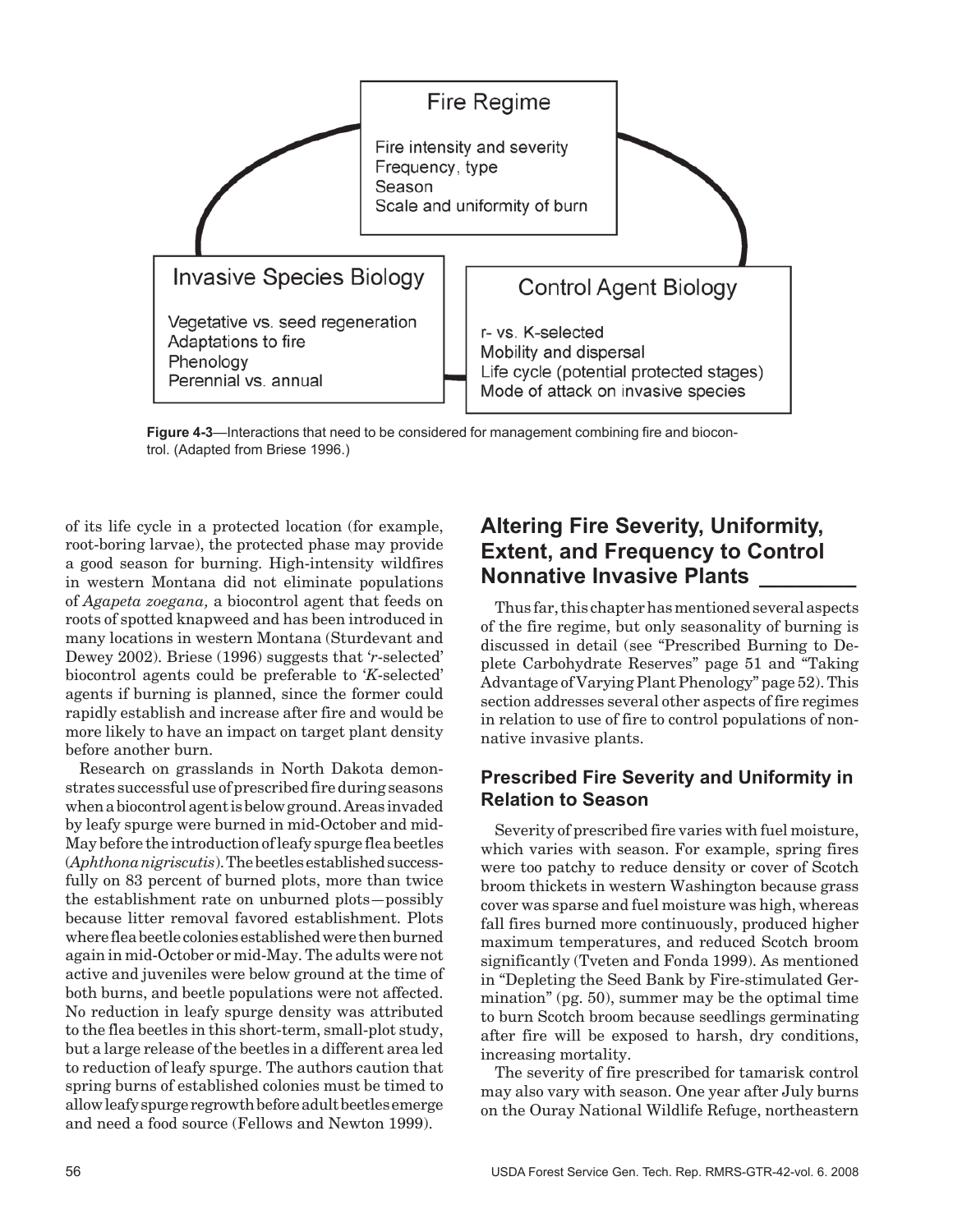Utah, 64 percent of tamarisk plants failed to sprout. Significantly fewer tamarisk plants were killed by September and October treatments, ranging from 4 to 9 percent. Fuels were drier and wind speeds were lower during the July burns than during fall burns (Howard and others 1983), possibly contributing to greater fire residence time and thus greater severity in July burns.

#### **Prescribed Fire Severity and Uniformity in Relation to Fuel Beds**

Some invasive forbs and trees reduce the amount and continuity of fine surface fuels and thus may reduce the ability of fires to spread, limit the time available for prescribed burning, or reduce fire severity. In a management review, Glass (1991) comments that two nonnative invasive forbs, cutleaf and common teasel (*Dipsacus laciniatus* and *D. sylvestris*), can be controlled in sparse, open grasslands by late spring burns. After teasel cover becomes dense, however, fire does not carry well so other treatments are needed though they can perhaps be combined with fire. In western Montana, a discontinuous, nonuniform fuel bed forms as spotted knapweed density increases and displaces fine grasses. The coarse knapweed stems do not carry fire well under mild weather conditions, so the range of conditions that will produce effective but safe burns is narrow in knapweed-infested sites (Xanthopoulos 1986) (fig. 4-4). Some invasive woody species also reduce fine fuels. For example, beneath the canopy of Brazilian pepper (*Schinus terebinthifolius*), a nonnative invasive shrub-tree in Florida, grasses and hence fine fuels—decrease as the plants increase in size. Doren and Whiteaker (1990) found that small Brazilian pepper plants with heavy grass fuel accumulations could be killed or severely retarded in growth by repeated biennial spring burning, but larger plants on sites with less grassy fuel either recovered rapidly from less severe burning or did not burn at all.

Numerous techniques have been used for increasing fine fuels to make prescribed burning feasible or increase its effectiveness. These include adding dead fine fuels to a site, cutting or mowing, planting noninvasive annual grasses, deferring grazing, and using herbicides to increase dead fuels. In Illinois prairies being converted from dominance by invasive cool-season grasses and forbs to native prairie species, Schramm (1978) recommends adding dry straw to facilitate spread of spring fires the first year after seeding. A common practice for reducing Scotch broom and French broom in the West is to cut the mature stems and let them cure prior to burning, thus increasing fire severity to discourage postfire sprouting and encourage germination from the soil seed bank (see



**Figure 4-4**—Fall prescribed burn in a mountain grassland in western Montana following herbicide treatment to reduce spotted knapweed. Due to low wind speeds, fire did not spread readily, as indicated by short flame lengths and patchy burn pattern. (Photo by Mick Harrington.)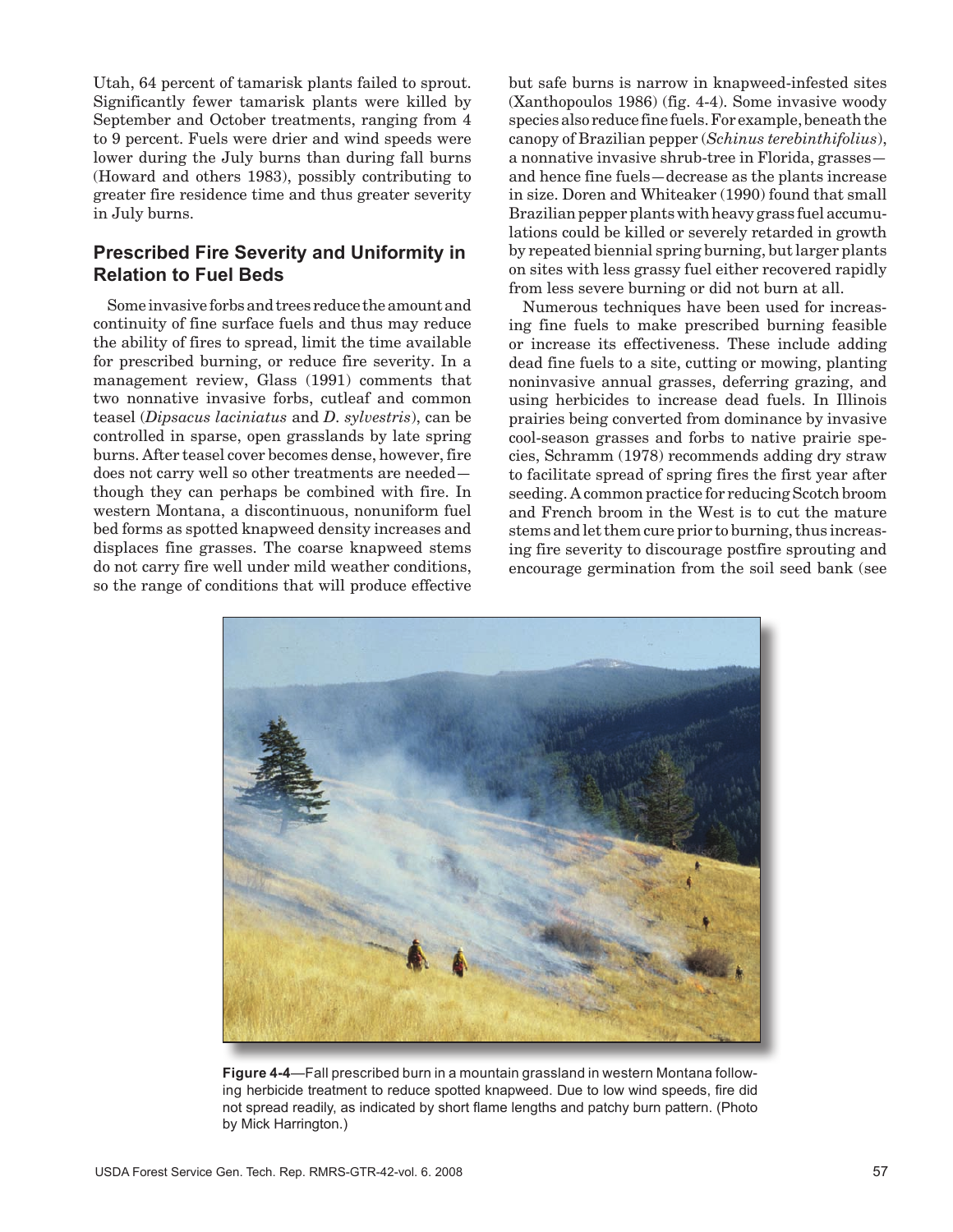"Depleting the Seed Bank by Fire-stimulated Germination" page 50). Boyd (1995) found that cut fuels in a site dominated by French broom in California were sufficient for one burn, but fine fuels were insufficient to fuel a second burn severe enough to kill broom resprouts and seedlings. Introduction of two annual grasses (soft chess and rattail sixweeks grass (*Vulpia myuros*)) increased fuels and effectiveness of fire. A previous seeding of grain barley (*Hordeum vulgare*) to increase fine fuel had failed to establish.

Litter and standing dead biomass must be present in a burned area before it can be reburned successfully. In rangelands, deferral of grazing can increase the fuel load and thus the heat produced by burning (George 1992; Rice 2005). In ecosystems where productivity is low, either due to site conditions or fluctuating weather patterns, several years' growth may be needed for accumulation of enough litter and dead fuel to carry an effective fire. Young and others (1972b) initially burned medusahead stands near Alturas, California, using a backing fire. Less litter and increased poverty weed (*Ivaaxillaris*), a native subshrub with succulent leaves, prevented second- and third-year fires from carrying with backfires and necessitated use of head fires. The three annual burns did not reduce medusahead.

#### **Extent and Uniformity of Burns**

Treatments to reduce nonnative invasive plants generally must cover a large enough area to prevent immediate re-establishment of the invasive. Many invasive species annually produce copious amounts of easily-dispersed seed (Bryson and Carter 2004). Such species cannot be eradicated from a small area if a propagule source is nearby. Thus fire size, uniform severity, and the condition of adjacent areas are important considerations. Research in sagebrush grasslands (Young and Evans 1978) and creosote bush scrub communities (Brooks 2002) demonstrates how spatial variation in fuels and fire severity can limit the effectiveness of fire for controlling nonnative invasive annual grasses (see details under "Destroying Seeds in the Litter and Soil" page 50). In Sierra Nevada forests, management strategies to reduce postfire invasion by nonnative species into fire-created gaps include elimination of nonnative seed sources from roadsides and other disturbed areas adjacent to burn sites and increasing the size of prescribed burns to increase the distance from seed sources (Keeley 2001).

Another issue related to the size and uniformity of burns is the regenerative capacity of desired native species: Can they establish in a treated area rapidly enough to attain dominance before the target invasive species re-establishes or is replaced by other invasives? Ogden and Rejmánek (2005) compared small- and large-scale treatments to restore grasslands on Santa

Cruz Island, California. Fire-herbicide treatments at both scales reduced fennel but also led to substantial increases in nonnative invasive grasses (oats (*Avena* spp.), soft chess, Italian ryegrass (*Lolium multiflorum*), mouse barley, and ripgut brome). In the small-scale treatments, native species increased in cover and diversity, but this effect did not occur in the large-scale study site—probably because the small-scale plots were embedded in a more diverse plant community and, because of a higher ratio of edge to treated area, natives could spread readily into the treated area.

#### **Fire Frequency**

Where invasive species are susceptible to fire, a single burn usually only provides short-term control followed by recovery of the invasive in subsequent growing seasons or invasion by other undesired species (Rice 2005). Repeated burning is usually needed to sustain dominance of native species and suppression of invasives—a pattern that is not surprising in native communities that evolved with frequent fire. For example, one-time burning provided only short-term control of nonnative cool-season grasses in mixedgrass prairie in South Dakota (Whisenant and Bulsiewicz 1986), and of spotted knapweed in prairie remnants in Michigan (Emery and Gross 2005). In contrast, frequent burning of tallgrass prairie reduced abundance of nonnative cool-season grasses while stimulating native warm-season grasses (Smith and Knapp 1999, 2001; Svedarsky and others 1986). Parsons and Stohlgren (1989) found that repeated spring and fall fires reduced the diversity and dominance of nonnative invasive grasses in Sierra Nevada foothills grasslands, but this effect lasted less than 2 years. "Prescribed Burning to Deplete Carbohydrate Reserves" (pg. 51) presents some examples of the use of repeated burns to control nonnative invasive woody species.

Even where a plant community seems adapted to frequent fire, fuels may not accumulate rapidly enough to support fires frequent enough, severe enough, or uniform enough to accomplish management objectives. An example comes from California grasslands dominated by nonnative annual grasses, where DiTomaso and others (2001) conducted late spring burns for two consecutive years to reduce barbed goatgrass. The first burn was complete on all study sites, but fuels were too sparse to support a complete second burn on two of the three sites. Control of barbed goatgrass after the second burn was proportional to the completeness of the burns; a burn that covered about half of one study site did not reduce barbed goatgrass cover at all (fig. 4-5).

High-frequency burning, even in ecosystems with short presettlement fire-return intervals, may increase the likelihood of new invasions, cause unwanted erosion, or reduce desired native species. DiTomaso's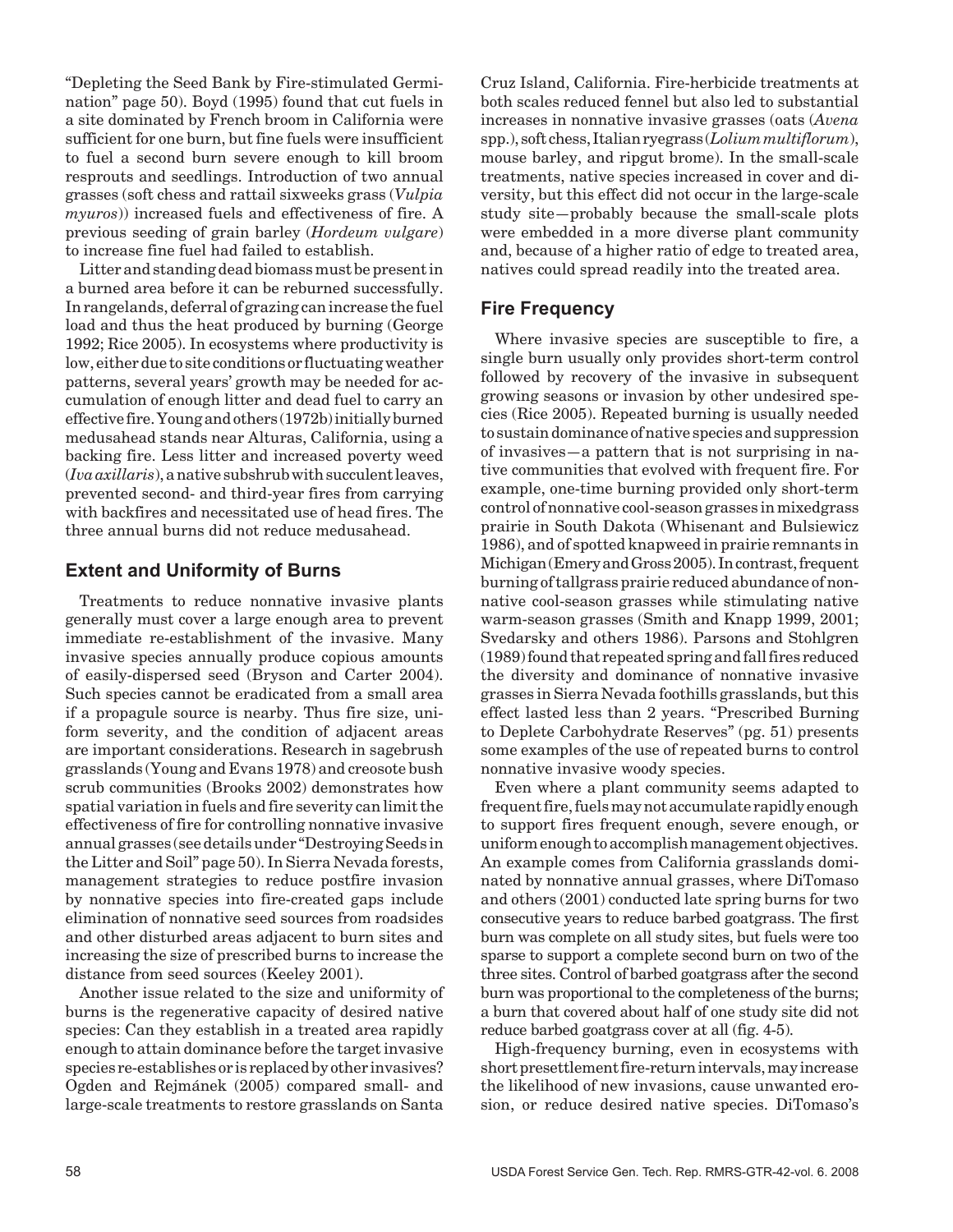

**Figure 4-5**—Relationship between completeness of burn and control (percent reduction in cover) of barbed goatgrass in a California grassland. (Adapted with permission from DiTomaso and others 2001, California Agriculture 55(6):47-53; copyright UC Regents 2001.)

(2006b) review notes that repeated burning may accelerate establishment and spread of invasive species not targeted by the original treatment, especially producers of abundant windblown seed. Repeated burning also exposes the soil to repeated heating and postfire raindrop impact, increasing the risk of erosion (Brooks and others 2004). In western Washington, 50 years of annual broadcast burning converted a community dominated by native perennial bunchgrasses, especially Idaho fescue (*Festuca idahoensis*), to one dominated by nonnative invasive grasses and forbs. On the other hand, fire exclusion allowed woody species, including the nonnative Scotch broom, to establish and persist (Tveten and Fonda 1999). A northern prairie grassland in the aspen parkland of east-central Alberta was burned each spring for at least 24 years. Annual burning significantly reduced smooth brome cover, but native rough fescue (*Festuca altaica*) cover was also 50 percent lower, and several other native coolseason grasses declined under this regime (Anderson and Bailey 1980). These results suggest that burning with variable frequency should be considered for controlling nonnatives and promoting native species. Variable fire-return intervals no doubt characterized many historic fire regimes and may be important for maintaining desired plant community composition and structure (Wills 2000).

In ecosystems that have not evolved with frequent fire, fire-return intervals short enough to suppress one nonnative invasive species may favor another or may cause other negative impacts. For example, multiple burn treatments are likely to select against native animals that have young at the time of burning (DiTomaso 1997). Keeley (2001) observes that frequent understory burns could reduce nonnative bull thistle (*Cirsium vulgare*) in ponderosa pine forests of the Sierra Nevada, but they would also severely reduce ponderosa pine seedlings. For prescribed fire to control Scotch broom effectively in Oregon white oak (*Quercus garryana*) woodlands, it must be applied frequently enough to prevent fuel buildup but not so frequently that nonnative herbaceous species are favored over native species (Zouhar 2005a).

# **Management of a Human Process: Constraints on Use of Prescribed Fire \_\_\_\_\_\_\_\_\_\_\_**

Prescribed fire can be used to control some invasions by nonnative plant species, especially when integrated with other control methods in a long-term program. Fire is often seen as a means of treating a large area in a cost effective manner (Minnich 2006). However, use of fire is accompanied by concerns about safety and effects on other resources. The political and logistical obstacles to use of fire are not necessarily related to the objective. Responsibilities for safety and protection of property apply to use of fire for any purpose, and these challenges have been discussed by many authors. Minnich (2006) presents a thorough discussion of issues in regard to using prescribed fire for invasive species control, summarized here.

Any group or agency using prescribed fire is responsible for safety and protection of property. Operational challenges include staffing with a qualified program coordinator and fire manager, completing agreements with partners, and obtaining necessary training and equipment. Other obstacles include

- Restrictions on allowable burn area or season due to smoke impacts
- Lack of a suitable time window for completing the burn
- Opposition from neighbors and the community
- Unwillingness of employees to assume additional work or responsibility
- Lack of commitment at higher levels of an organization
- Lack of support from regulatory agencies

Use of prescribed fire may also conflict with other management needs or resource objectives, another issue not unique to use of fire to control invasive species. While the optimum time for a prescribed burn may be summer or fall, resources may be unavailable during these seasons due to wildfire activity, competing projects, or limited funds (Minnich 2006).